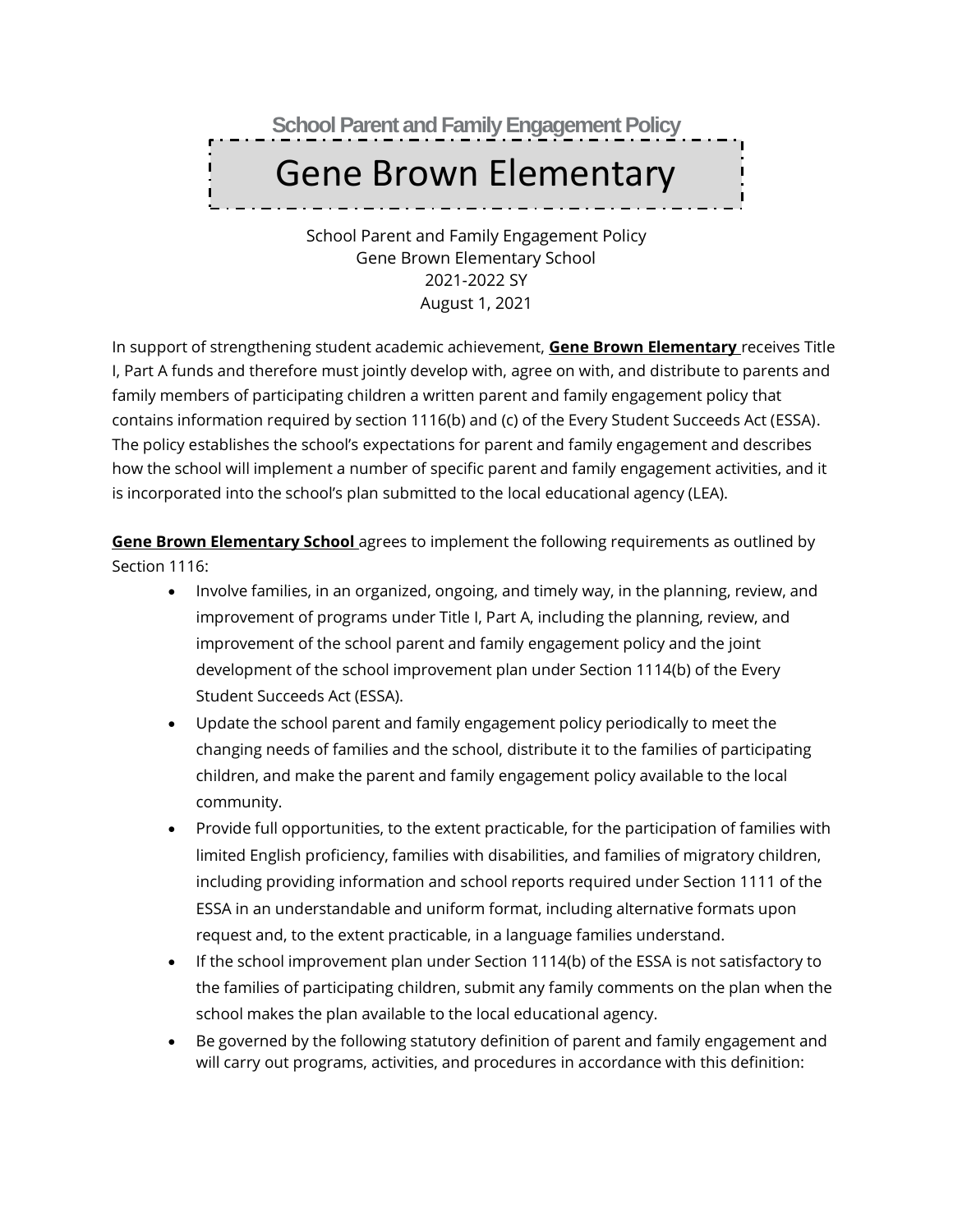Parent and Family Engagement means the participation of families in regular, twoway, and meaningful communication involving student academic learning and other school activities, including ensuring:

- (A) families play an integral role in assisting their child's learning;
- (B) families are encouraged to be actively involved in their child's education at school;
- (C) families are full partners in their child's education and are included, as appropriate, in decision-making and on advisory committees to assist in the education of their child; and
- (D) other activities are carried out, such as those described in Section 1116 of the ESSA.

**Description of how the school will implement required school parent and family engagement policy components:**

# **JOINTLY DEVELOPED**

**Gene Brown Elementary** will take the following actions to involve families in an organized, ongoing, and timely manner in the planning, review, and improvement of Title I programs, including opportunities for regular meetings, if requested by families, to formulate suggestions and to participate, as appropriate, in decisions relating to the education of their child and respond to any such suggestions as soon as practicably possible.

GBE families are invited to a series of brainstorming sessions with a team of other GBE stakeholders. Faculty members, administration, and community members collaborate to establish and review the Family Engagement Policy.

#### **ANNUAL TITLE I MEETING**

**Gene Brown Elementary** will take the following actions to conduct an annual meeting, at a convenient time, and encourage and invite all families of participating children to attend to inform them about the school's Title I program, the nature of the Title I program, the families' requirements, the school parent and family engagement policy, the school wide plan, and the home-school compact.

Gene Brown's Annual Title I meeting will occur via a power point slide show at the beginning of the school year. The power point will also be posted on the website so there will be unlimited opportunities for families to view the power point.

#### **COMMUNICATIONS**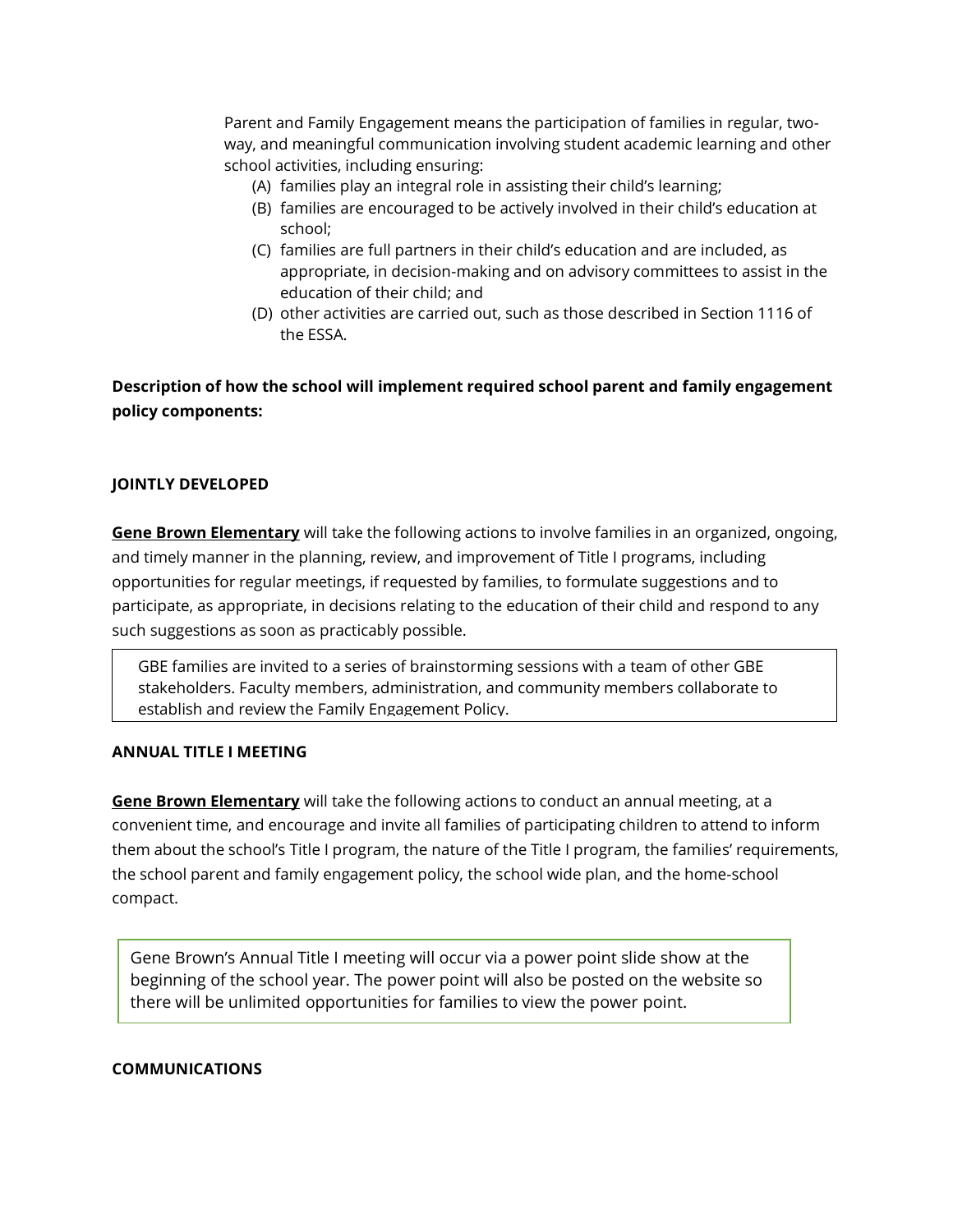**Gene Brown Elementary School** will take the following actions to provide families of participating children the following:

- Timely information about the Title I programs
- Flexible number of meetings, such as meetings in the morning or evening, and may provide with Title I funds, transportation, child care or home visits, as such services relate to parent and family engagement.
- Information related to the school and parent programs, meetings, and other activities, is sent to the families of participating children in an understandable and uniform format, including alternative formats upon request and, to the extent practicable, in a language the families can understand:

Communication with parents regarding Title I programs will be distributed through various means including the use of informational flyers, social media, school website, Remind, Google Classroom, school displays, and the school sign/marquee. Flyers and social media messages will be provided in Spanish to accommodate our Hispanic population.

# **HOME-SCHOOL COMPACT**

**Gene Brown Elementary** will take the following actions to jointly develop with families of participating children a school-parent compact that outlines how families, the entire school staff, and students will share the responsibility for improved student academic achievement and the means by which the school and families will build and develop a partnership to help children achieve the state's high standards.

GBE families are invited to a series of brainstorming sessions with a team of other GBE stakeholders. Faculty members, administration, and community members collaborate to establish and review the School-Parent Compact. Results of the annual Interest Survey assist in

#### **RESERVATION OF FUNDS**

If applicable, **Gene Brown Elementary** will take the following actions to involve the families of children served in Title I, Part A schools in decisions about how the 1 percent of Title I, Part A funds reserved for parent and family engagement is spent by:

GBE will reserve 1% or more or our allocations for parent and family engagement activities. GBE will share with families the budget for parent and family engagement activities in our Annual Meeting. Additionally, families will be involved in providing input into how the funds are used through the use of surveys and stakeholder meetings.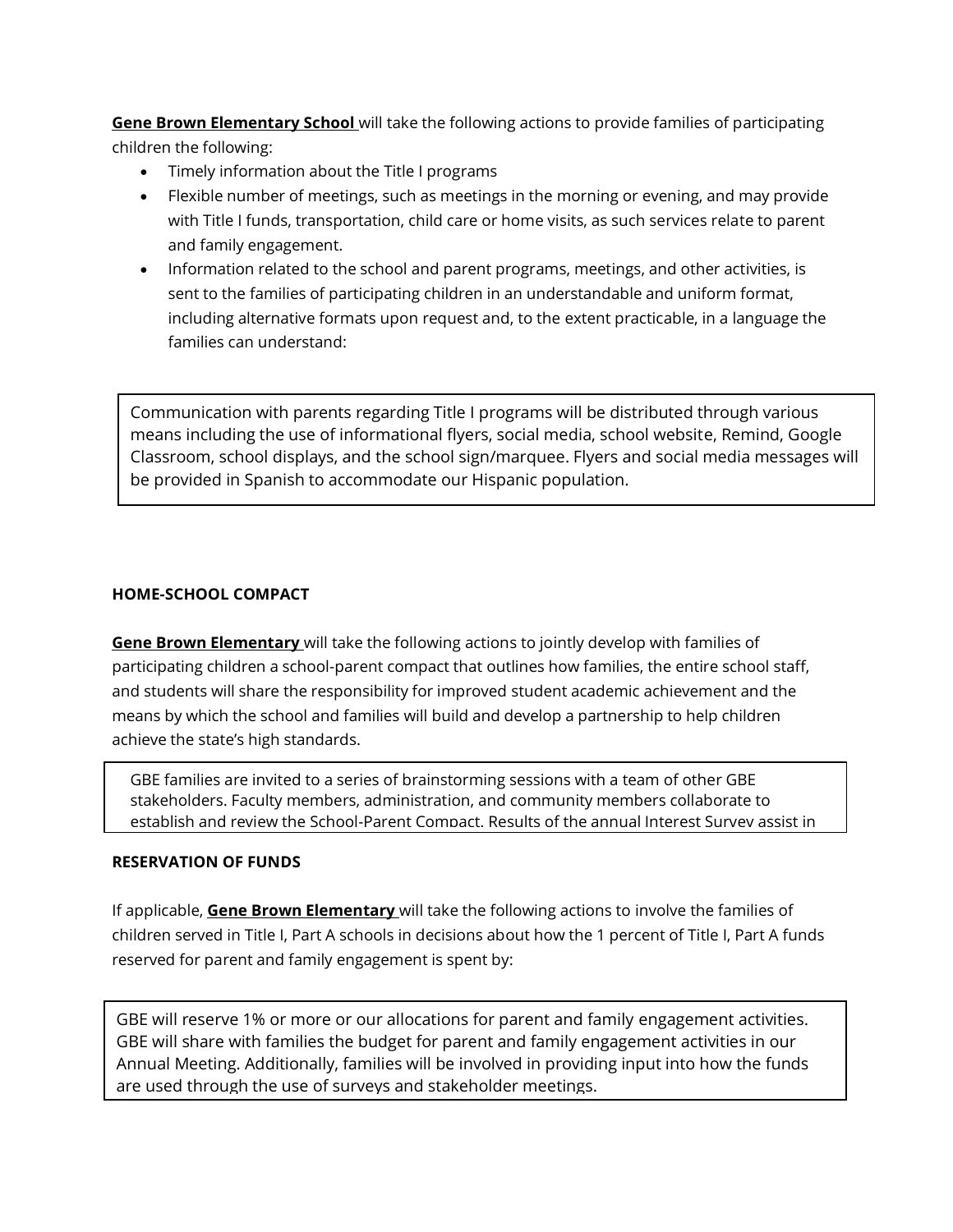## **COORDINATION OF SERVICES**

**Gene Brown Elementary** will, to the extent feasible and appropriate, coordinate and integrate parent and family engagement programs and activities with other Federal, State, and local programs, including public preschool programs, and conduct other activities, such as parent resource centers, that encourage and support families in more fully participating in the education of their children by:

Gene Brown Elementary has a vast array of community and business partners that work together to support the students, teachers, and families of our school. Service-oriented churches, **Church of Christ, United Methodist, New Creation Church, and Community Church,** support GBE teachers with endless displays of gratitude and support our students with school supplies and clothing. Food packs for the Back-Pack Club are provided by the **Hendersonville Samaritan Center**. The **Rotary Club** sponsors the character-development program "Wheels in Motion" which awards a deserving student with a bicycle. They also supply mentors to work with our at-risk students. The **Middle Tennessee Literacy Council** supplies weekly tutors in our K-1 classrooms through their COVER program. **Kids on the Block** support our students with character education and a literacy program for first graders. **Arise-to-Read** works with our second graders with the instructional focus of reading and writing sight word vocabulary. **Centerstone Health** provides mental health counseling. In addition, our  $4<sup>th</sup>$  and  $5<sup>th</sup>$  graders receive the unique experiences provided through **4-H**. GBE 3rd -5 th graders have the opportunity to join **Unity** for after-school

# **BUILDING CAPACITY OF SCHOOL STAFF**

**Gene Brown Elementary** will provide training to educate teachers, specialized instructional support personnel, principals, and other school leaders, and other staff, with the assistance of families, in the value and utility of contributions of families, and in how to reach out to, communicate with, and work with families as equal partners, implement and coordinate parent programs, and build ties between families and the school by

GBE faculty and staff will participate in job-embedded trainings, PLCs, and conferences. The Title I reading specialist and the Interventionist will receive extensive training in Fundations, Wilson Reading System, and Just Words. All teachers will receive training in technology through our Sumner Connect Lead. Teacher Leaders will be the liaisons between district initiatives and the Lead Educator will provide professional learning for instructional learning in ELA and Math. In addition, opportunities to attend virtual conferences will be extended to the faculty. GBE will also continue its journey of adopting trauma-informed practices; we will continue to embrace

school-wide participation in book studies focusing on SEL and trauma-informed practices.